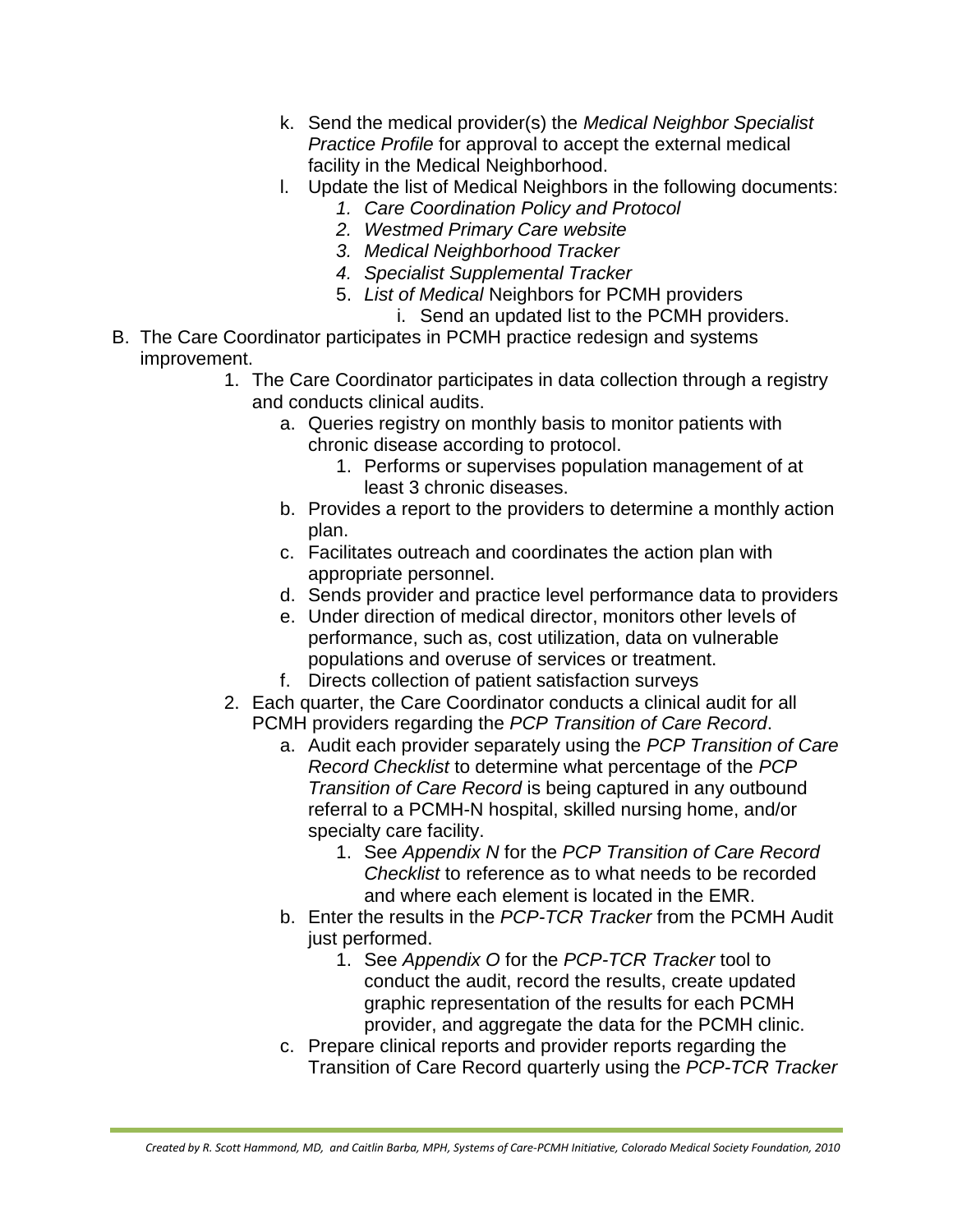tool. Send an electronic copy or hand a hard copy to each provider.

- 3. Quarterly or bi-annually, the Care Coordinator works with the Referral Coordinator to conduct an audit for the organizations which are members of the Medical Neighborhood.
	- a. Produce a report of patients referred to each Medical Neighborhood office over the previous 3 months.
	- b. Randomly select 4 patients from each Medical Neighborhood office listed on the report and conduct a phone survey or use emessaging through the Patient Portal using 4 pre-determined questions listed in the *Medical Neighborhood Phone Survey Tracker*.
		- 1. The Care Coordinator documents responses to the phone or electronic survey in the *Medical Neighborhood Phone Survey Tracker*.
			- a. See *Appendix P* for an example of the *Medical Neighborhood Phone Survey Tracker*.
		- 2. If the Care Coordinator does not speak with the patient on the phone, a message is left.
			- a. The Care Coordinator attempts one more time to contact the patient for the phone survey.
		- 3. Audit each Medical Neighborhood office or organization separately using the *Specialist Transition of Care Record Checklist* to determine what percentage of the Transition of Care Record is being captured in any inbound notes back to a PCMH.
			- a. See *Appendix Q* for an example of the *Specialist Transition of Care Record Checklist*.
		- 4. Enter the Transition of Care Record results into the *Score Care Template*: *TCR Worksheet*.
			- a. See *Appendix R* for an example of the *Score Card Spreadsheet.*
	- c. Send the *Score Card Spreadsheet* to all PCMH providers and the Referral Coordinator to complete the Provider Worksheets and Referral Worksheets respectively within 1 week.
	- d. Once the *Score Card Spreadsheet* is received back from all PCMH providers and the Referral Coordinator, manually enter averaged scores into the *Score Card Spreadsheet: Final* for each Medical Neighbor office. Then copy + paste the *Score Card Spreadsheet: Final* into the *Score Card Template*, a Microsoft Word document.
		- 1. Save the *Score Card Template* document as [officename.month] into a file folder named [monthScoreCards].
			- a. See *Appendix S* for an example of the *Score Care Template* to copy+paste the *Final Spreadsheet* in.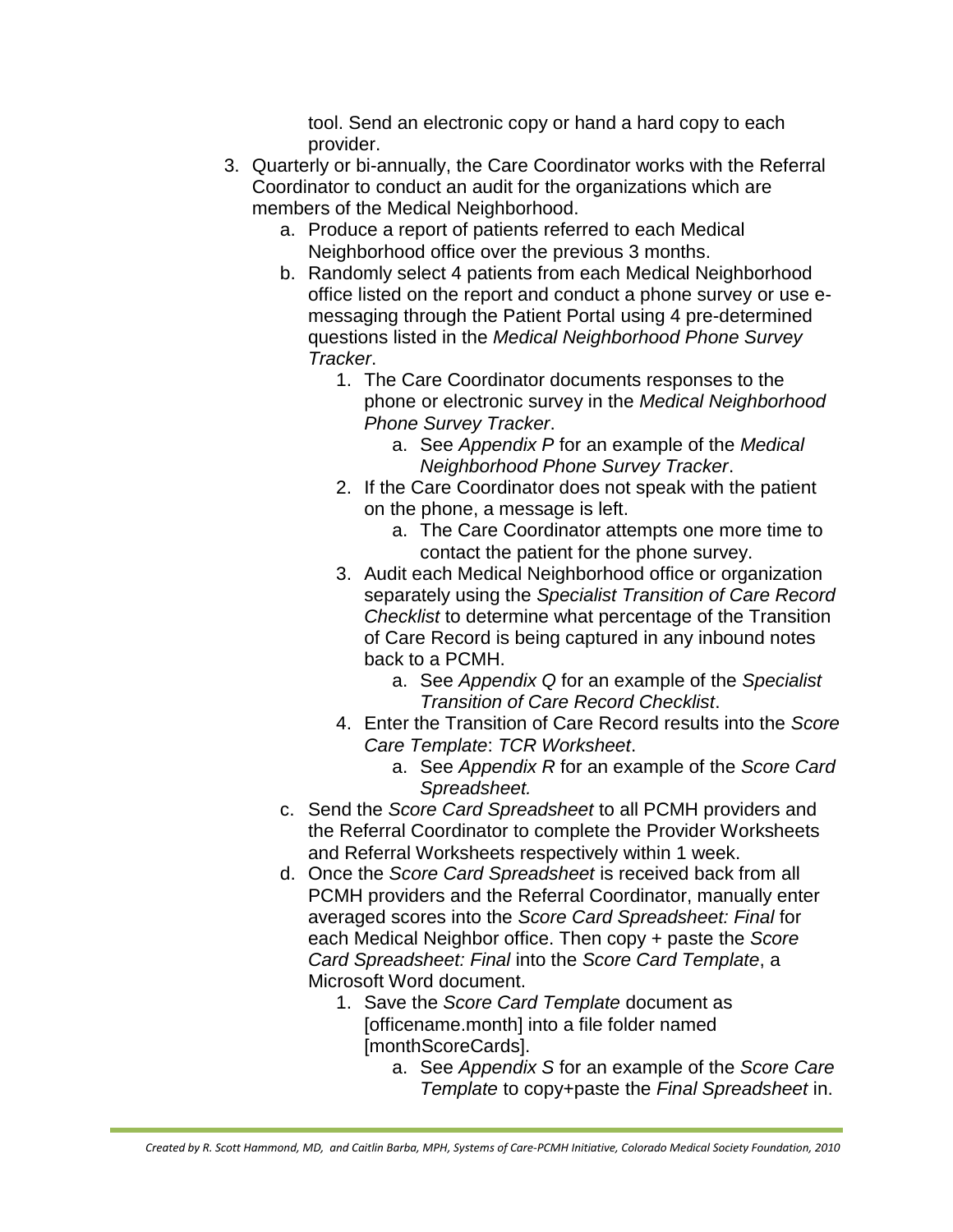- 2. Publish the document as an Adobe PDF for each Medical Neighborhood office.
- 3. Send the Adobe PDF document to providers and e-mail to the Medical Neighborhood offices using the contact information in the *Medical Neighborhood Tracker* or Care Coordination Policy and Protocol lists.
- 4. Sends PCP score card to specialists to complete and return. Collates information.
- 5. Quarterly or bi-annually, updates the Medical Neighborhood Newsletter with a letter from the Care Coordinator, Referral Coordinator, PCMH Project Manager, or a PCMH medical provider and send to the Medical Neighborhood offices via email.
- 6. Facilitates communication between the PCMH providers and the Medical Neighborhood offices and/or providers regarding any concerns or questions from either party.
- 7. Under supervision of the medical provider, the Care Coordinator evaluates clinical care and utilization of resources and assists in development of new clinical tools/forms/procedures.
- 8. The Care Coordinator arranges, supervises or conducts group visits amongst any member of the Medical Neighborhood and the PCMH and/or if any member requests so.

Medical Neighborhood omces and/or providers regard<br>or questions from either party.<br>Under supervision of the medical provider, the Care Constants clinical care and utilization of resources after<br>evaluates clinical constrain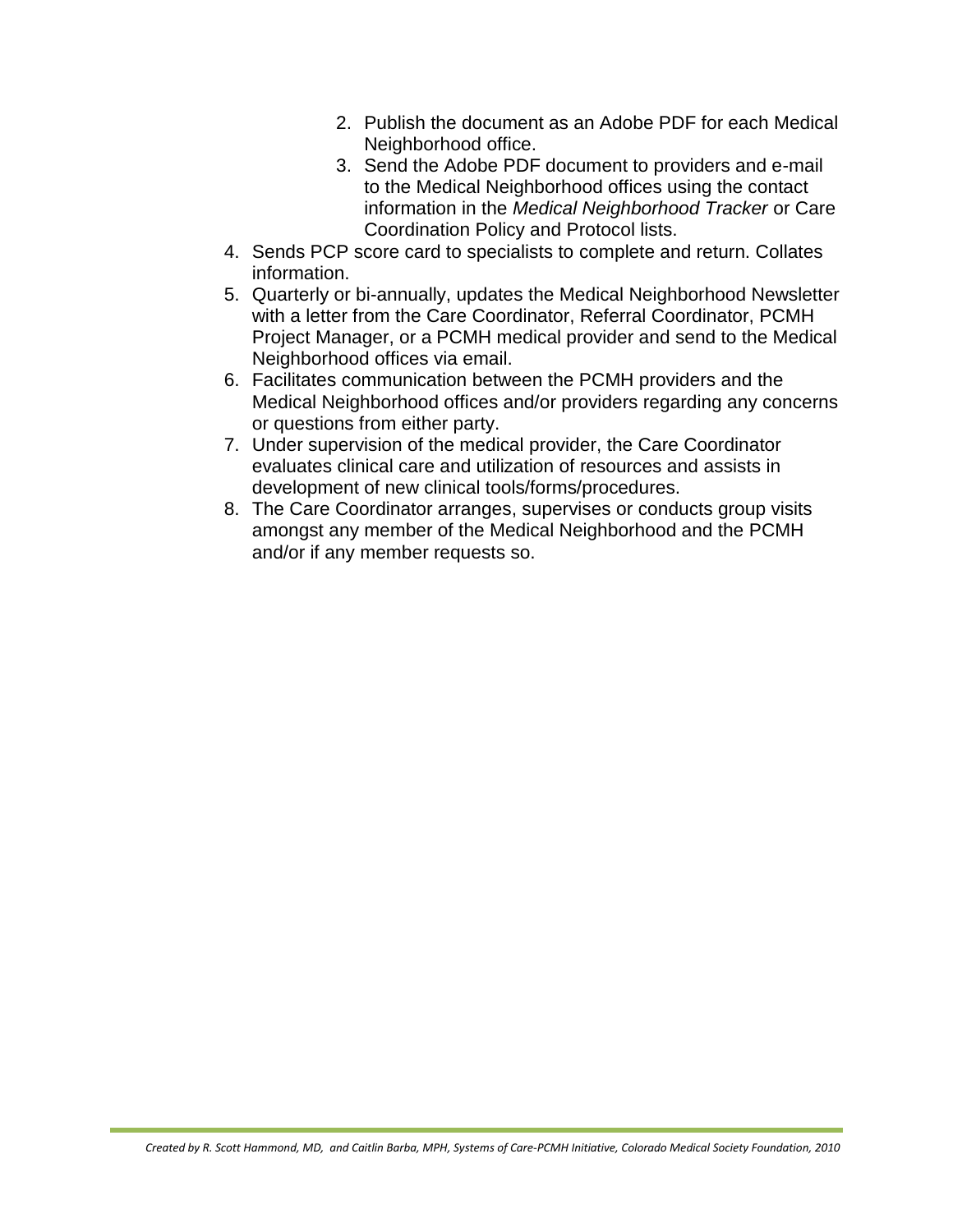## **CARE PLANNING PCMH Westminster Medical Clinic**

## **Identifies patients at high-risk for poor outcomes (multi-morbidity conditions or high utilization of ED services) or those who require help in coordination of services:**

- A. The Care Coordinator maintains a patient registry by entering selected patients who have  $\geq$  3 chronic diseases,  $\geq$  3 hospital or ED visits in the past year, **patients on** long-term anticoagulation (ex. warfarin), or identified by their clinician as being nonengaged/non-adherent with care recommendations or requiring help in care coordination/case management into the Care Management registry to include:
	- 1. Patient contact information
	- 2. Patient hospitalizations
	- 3. Personal Care Plan
- a. Evaluates and prioritizes patient's medical, social, psychological needs and assists in solving barriers to their health care and recovery Patient contact information<br>
Patient contact information<br>
Patient hospitalizations<br>
Personal Care Plan<br>
a. Evaluates and prioritizes patient's medical, soc<br>
needs and assists in solving barriers to their her<br>
recovery<br>
b.
	- b. Helps patient set goals and provide education informational to help care for illness
	- c. Advocates for patient and family and link the patient to the appropriate community resources
		- 1. Community Resource Book
	- d. Promotes adherence to care plan with support in selfmanagement skills and facilitate healthy behavior changes
	- e. Regularly communicates with patient/family
		- 1. Provides written summary
		- 2. Provides written care plan
	- Adjusts medications or changes treatment per practice standing orders or clinician's directions
- B. The Care Coordinator should take the following other steps when identifying highrisk patients and/or coordinating services:
	- 1. Notifies patient's medical provider of progress, barriers or important issues effecting the care plan
		- a. Conducts biweekly care management meetings with the provider(s).
	- 2. Monitors tickler file and ensures timely intervention
		- a. Lab and referral tracking
		- b. Specific patient alerts
	- 3. Communicates with external disease management or case management organizations
		- a. Maintains list of contacts
		- b. Establishes a timeframe for communication with the agency regarding the specific patient
		- c. Agrees on a mutual care plan for each patient
		- d. Enters appropriate patient information into high-risk patient registry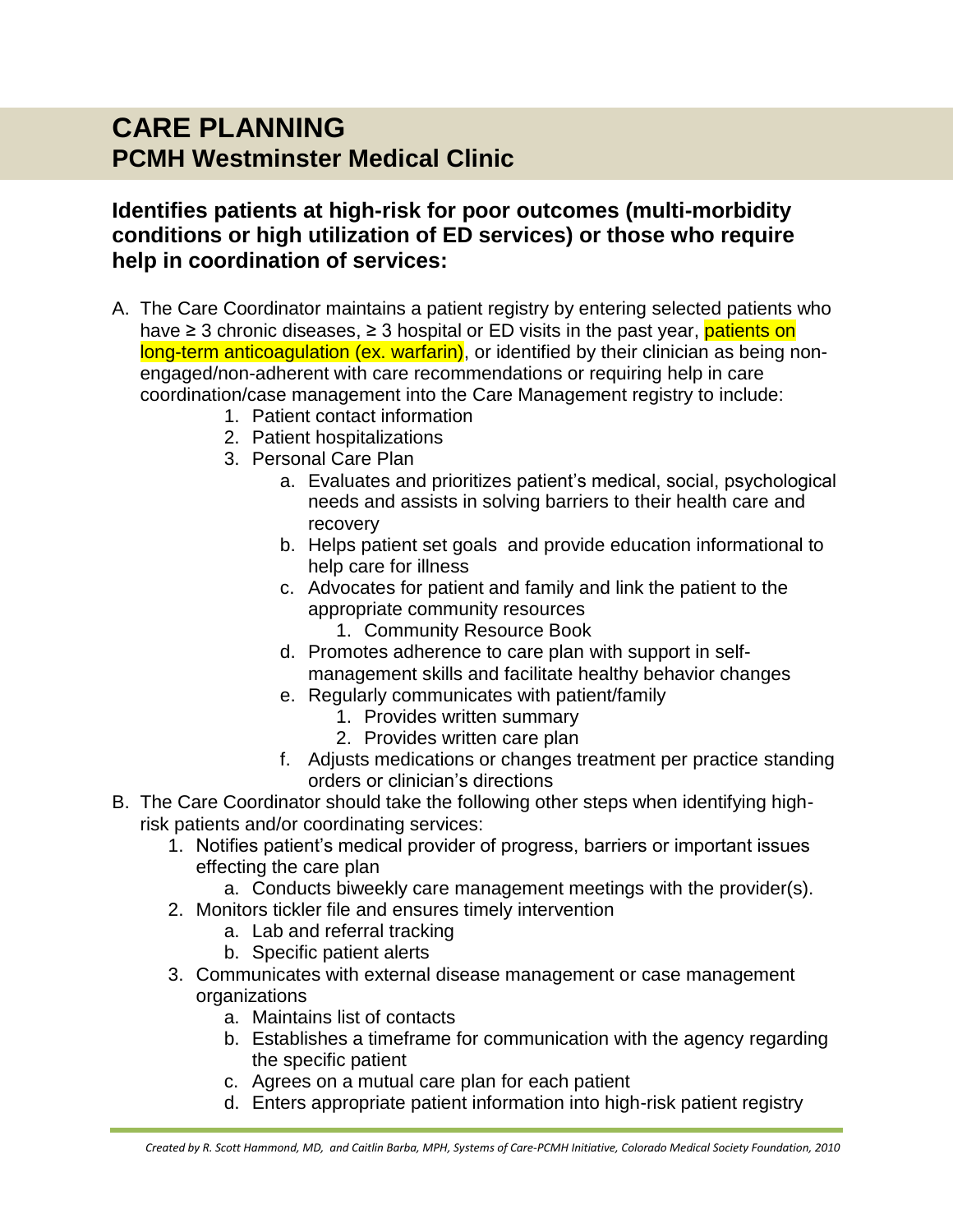- 4. Facilitates transfer of care
	- a. If known, recommends a PCP or specialist in the area the patient is relocating.
	- b. Arranges for medical records to be sent to the new provider after obtains signed release in compliance with HIPAA regulations.



*Created by R. Scott Hammond, MD, and Caitlin Barba, MPH, Systems of Care-PCMH Initiative, Colorado Medical Society Foundation, 2010*